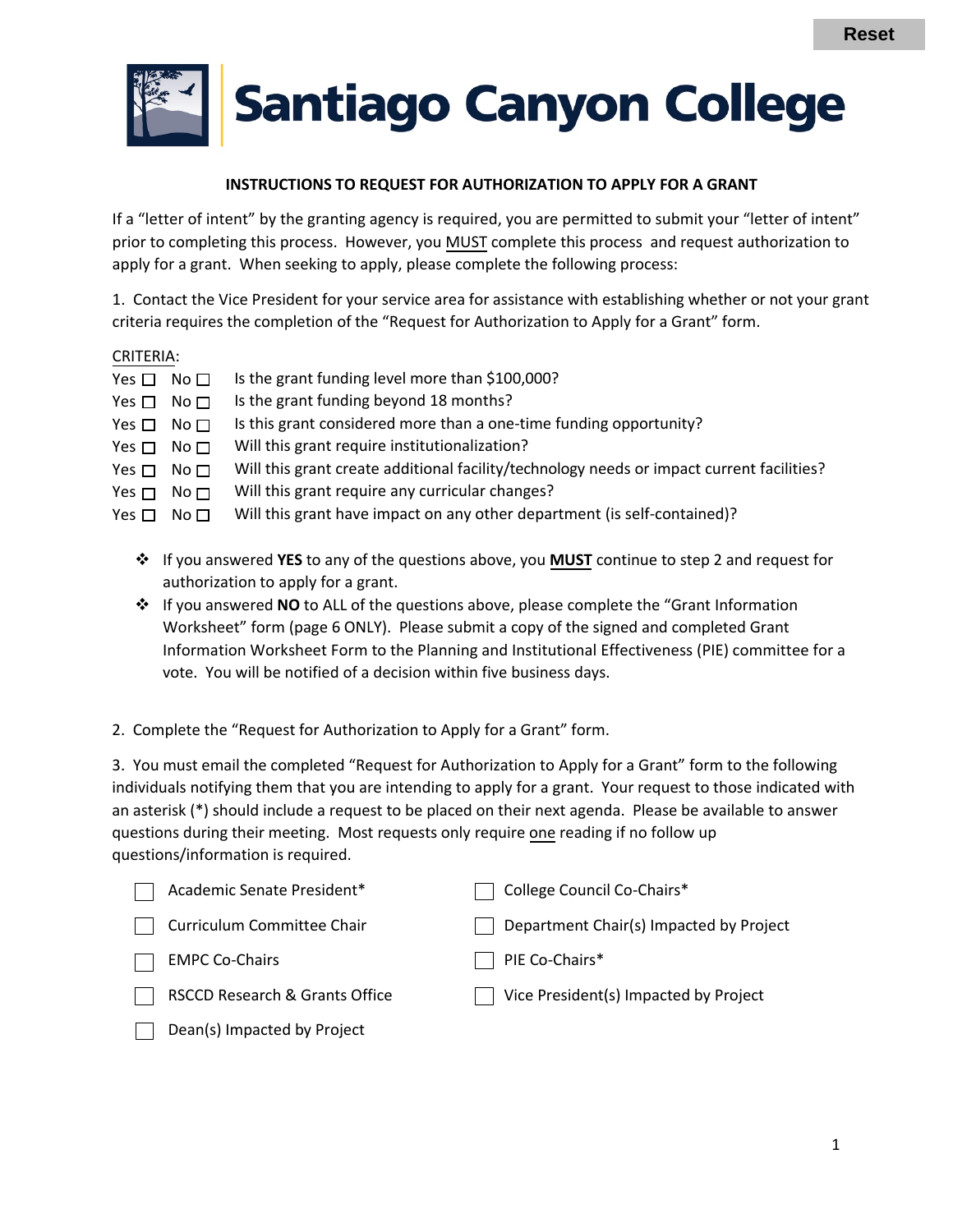## **SANTIAGO CANYON COLLEGE**

## **Request for Authorization to Apply for a Grant Form**

| <b>GENERAL INFORMATION:</b>                                                                                |                        |  |  |
|------------------------------------------------------------------------------------------------------------|------------------------|--|--|
| Project Title:                                                                                             |                        |  |  |
| Project Initiator:                                                                                         |                        |  |  |
| Project Administrator:                                                                                     |                        |  |  |
| Vice President of Area:                                                                                    |                        |  |  |
| <b>Grantor Agency:</b>                                                                                     |                        |  |  |
| <b>Grantor Agency Proposal Deadline:</b>                                                                   |                        |  |  |
| <b>Funding Period:</b>                                                                                     |                        |  |  |
|                                                                                                            |                        |  |  |
| Was a "letter of intent" required prior to submission? $\Box$ Yes, date:                                   | <b>No</b>              |  |  |
| PROJECT DESCRIPTION/PLAN: (Briefly provide a description of the grant activities and<br>intended outcome.) |                        |  |  |
|                                                                                                            |                        |  |  |
|                                                                                                            |                        |  |  |
|                                                                                                            |                        |  |  |
|                                                                                                            |                        |  |  |
|                                                                                                            |                        |  |  |
|                                                                                                            |                        |  |  |
| Estimated grant amount:                                                                                    |                        |  |  |
| Match required?<br>Yes                                                                                     | No                     |  |  |
| If yes, what is the match: $\Box$ General Fund                                                             | Categorical<br>In-Kind |  |  |
| Match amount:                                                                                              |                        |  |  |

Indicate Specific Source: \_\_\_\_\_\_\_\_\_\_\_\_\_\_\_\_\_\_\_\_\_\_\_\_\_\_\_\_\_\_\_\_\_\_\_\_\_\_\_\_\_\_\_\_\_\_\_\_\_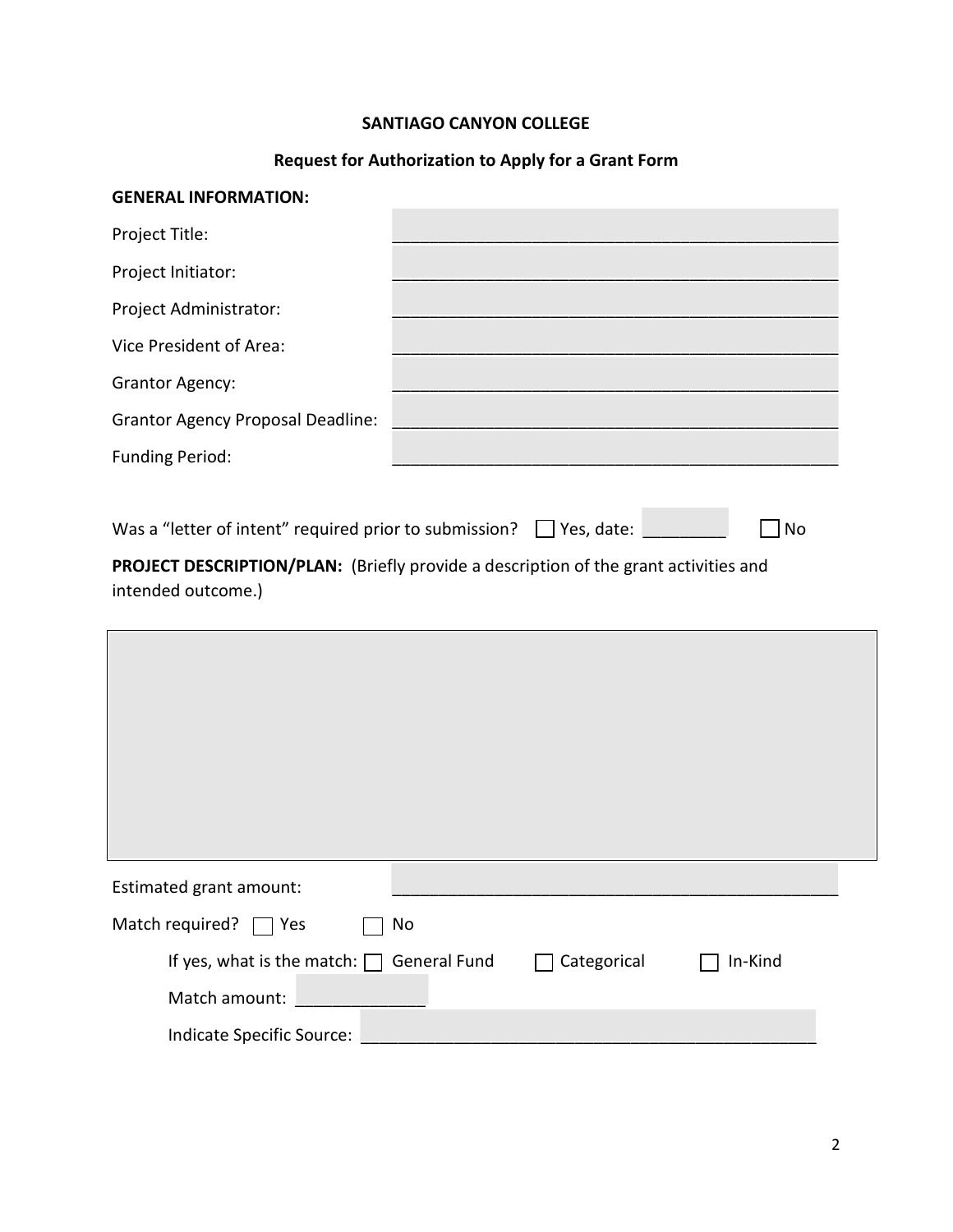**FACILITIES REQUIREMENTS:** (Are there any projected facilities requirements such as space? How will facility needs be addressed and will there be associated costs? Please explain.)

**PROJECT PERSONNEL:** (List your anticipated project personnel to be funded by the grant or utilized as a match requirement.)

| <b>Position Needed</b> | <b>Full/Part-time</b> | Hrs. per week/LHE   Grant Funded/Match Requirement |
|------------------------|-----------------------|----------------------------------------------------|
|                        |                       |                                                    |
|                        |                       |                                                    |
|                        |                       |                                                    |
|                        |                       |                                                    |
|                        |                       |                                                    |

Are there any existing personnel involved in this grant that are working on any other projects? If yes, please explain:

**CURRICULUM:** (Will the grant have any impact on curriculum or scheduling of classes? New, revisions, deletions, additional sections, etc. Please explain.)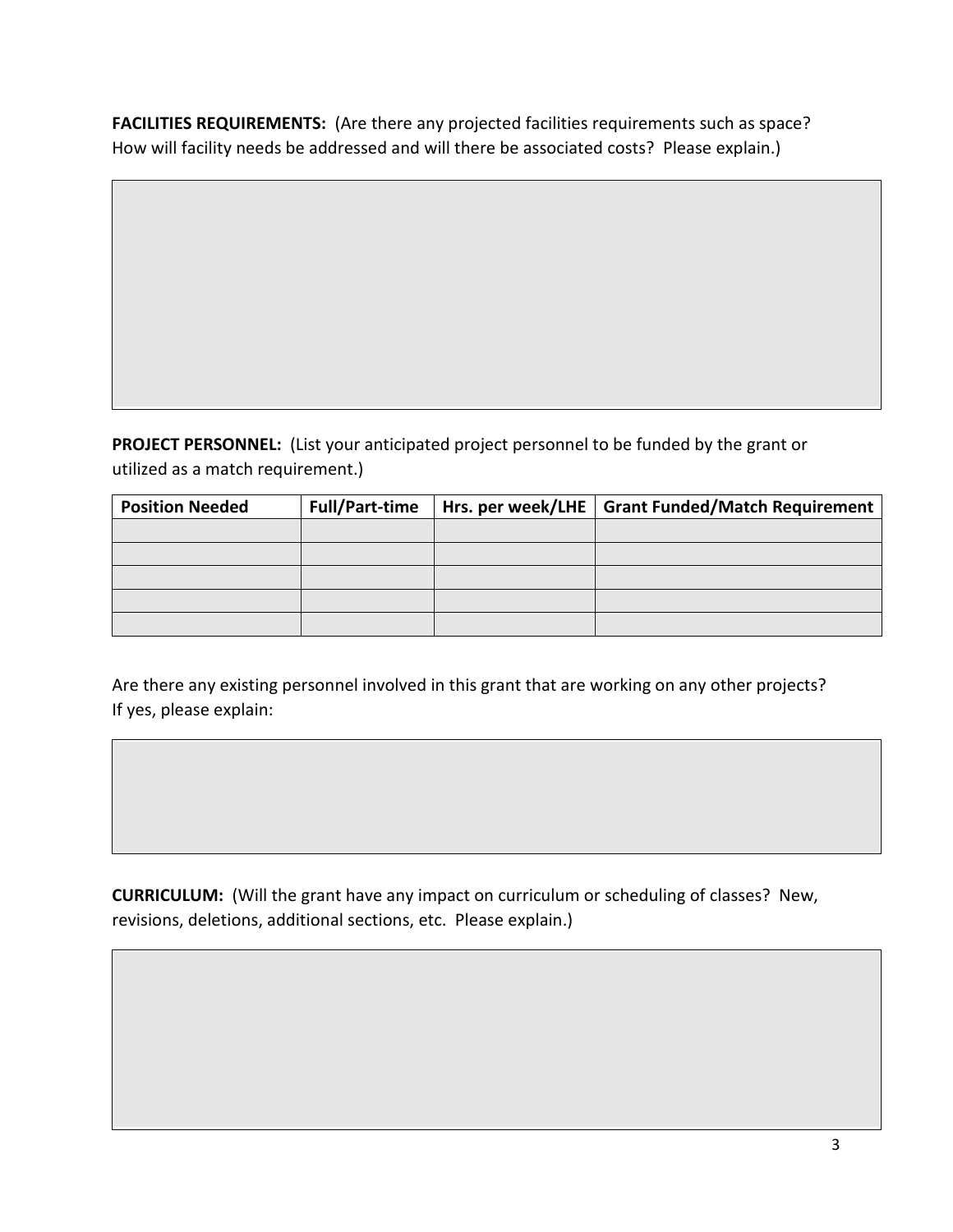## **IMPLICATIONS FOR THE COLLEGE/DISTRICT:**

How does this project relate to the goals and objectives of the **E[ducational Master Plan](https://www.sccollege.edu/Departments/AcademicSenate/EMPC/EMPC%20Documents/SCC%202016-2022%20Educational%20Master%20Plan.pdf)?** 

Identify how your Program Review/DPP supports the need for this grant. (Please copy and paste from your department's planning documents)

Will this project impact other departments/units?  $\Box$  Yes  $\Box$  No

If yes, please list each department, the chair(s) or lead with whom you spoke and whether or not the faculty/staff in the department are willing to participate in the proposed project.

| <b>Department Name</b> | Chair(s)/Department Lead | Willing to Participate? Yes/No |  |  |
|------------------------|--------------------------|--------------------------------|--|--|
|                        |                          |                                |  |  |
|                        |                          |                                |  |  |
|                        |                          |                                |  |  |
|                        |                          |                                |  |  |
|                        |                          |                                |  |  |
|                        |                          |                                |  |  |

### **LONG TERM IMPLICATIONS FOR THE COLLEGE/DISTRICT:**

When funding ends, is it required for any aspects or personnel of this project to be  $institutionalized$ ?  $\Box$  Yes  $\Box$  No

If yes, explain what is required to be institutionalized and the estimated annual cost to the general fund.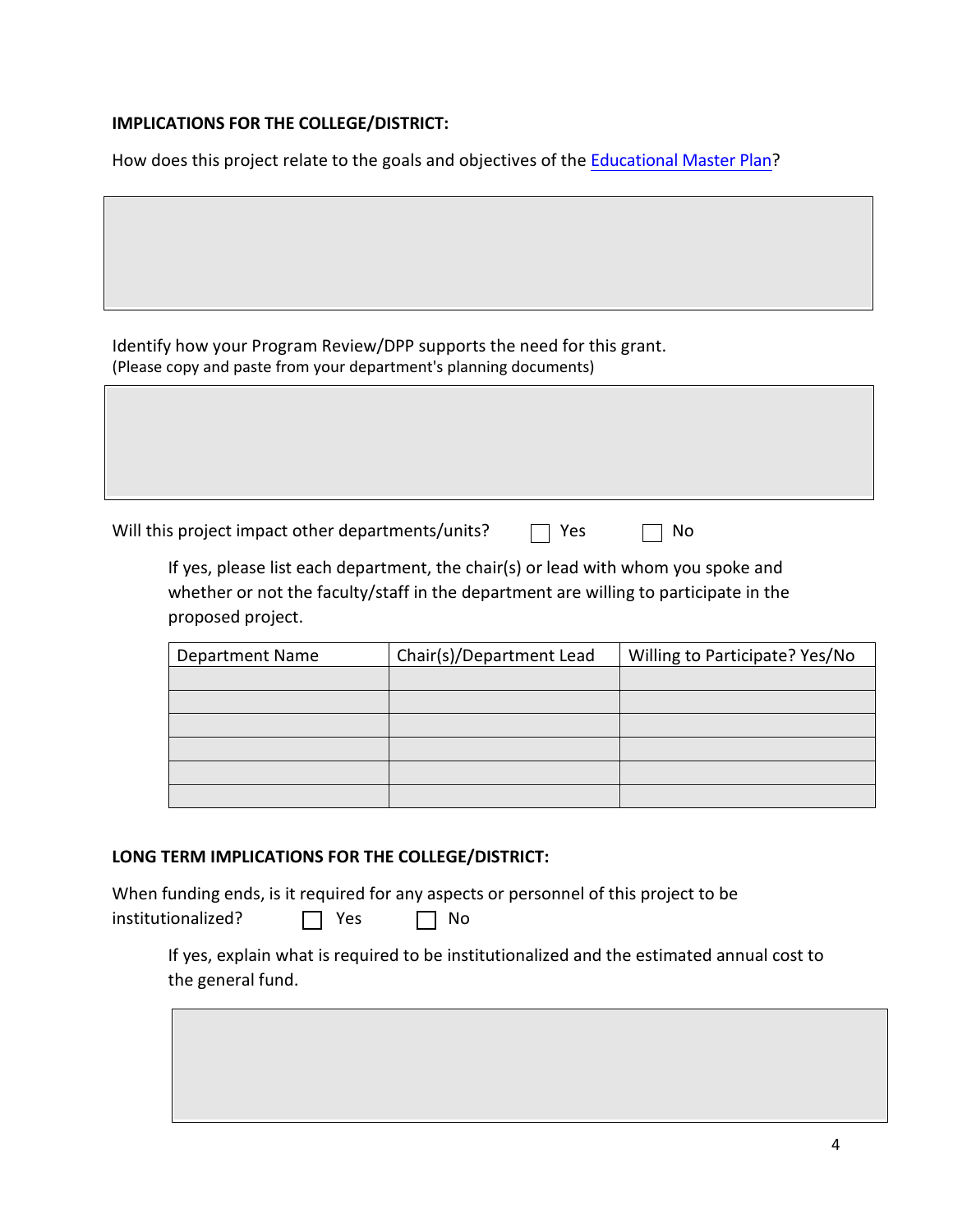If no, what will happen to this project and the personnel involved?

# **OPERATIONAL SIGNATURES:** (Obtain signatures in the order below.)

| Project Initiator                                              | Date |  |  |
|----------------------------------------------------------------|------|--|--|
|                                                                |      |  |  |
| Project Administrator                                          | Date |  |  |
|                                                                |      |  |  |
| <b>Vice President</b>                                          | Date |  |  |
| <b>RECOMMENDATIONS:</b>                                        |      |  |  |
| Planning and Institutional Effectiveness (PIE) Recommendation: |      |  |  |
| $\Box$ Yes, meeting date:                                      | ]No  |  |  |
| Academic Senate Recommendation:                                |      |  |  |
| Yes, meeting date:                                             | 7No  |  |  |
| <b>College Council Recommendation:</b>                         |      |  |  |
| $\Box$ Yes, meeting date:                                      | ∩No  |  |  |
| <b>FINAL APPROVAL:</b>                                         |      |  |  |
|                                                                |      |  |  |
| <b>College President</b>                                       | Date |  |  |

Discussion DRAFT Revised 05.02.18